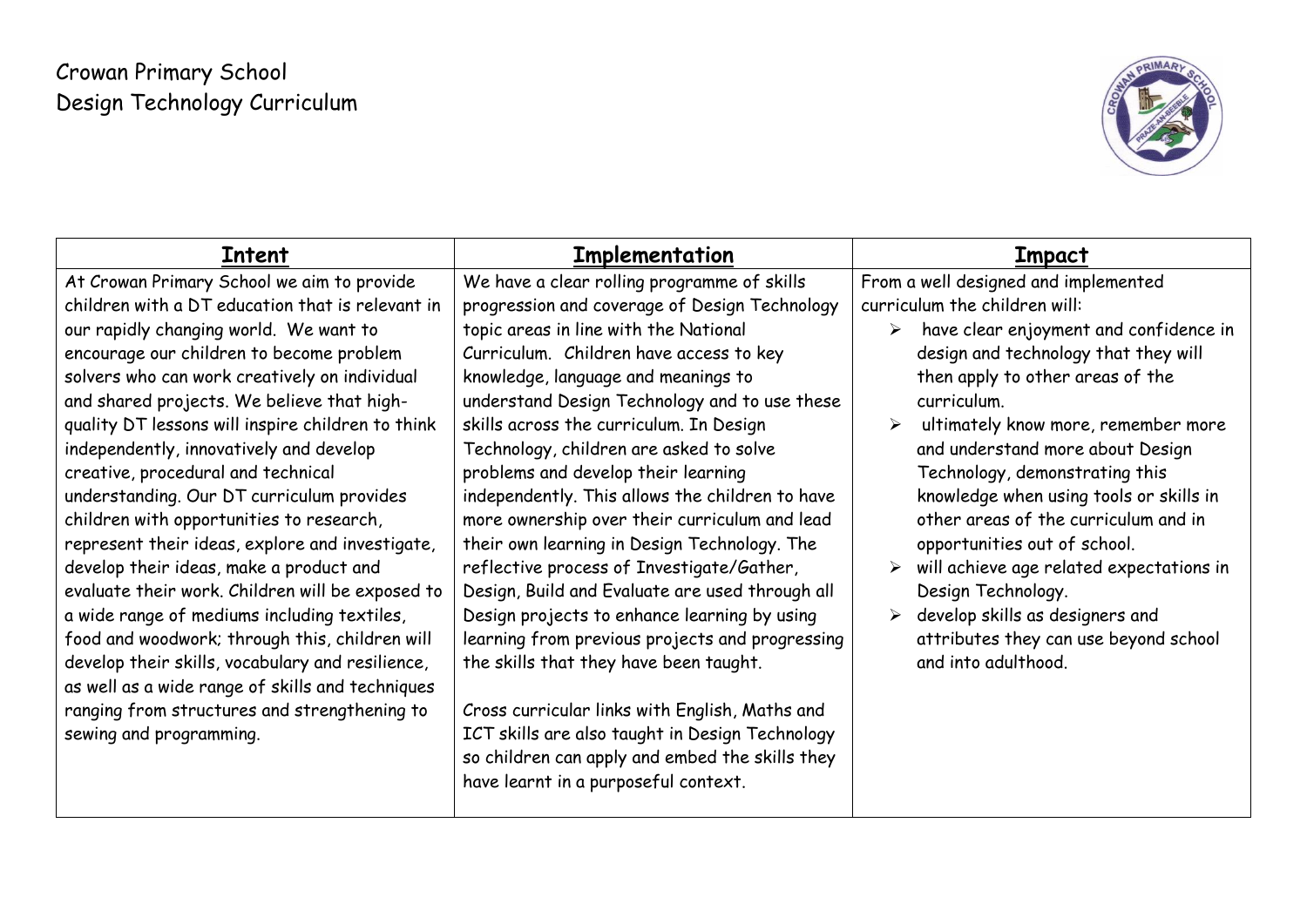## Progression of skills in Design Technology **Foundation and Key Stage 1 – Progression of Skills**

|                                                                                                    |                                                                                                                                                                                                                                                                                                                                                    | Key Stage One Milestones                                                                                                                                                                                                                                                                                                                                                                                                                                                                                                                                         |                                                                                                                                                                                                                                                                                                                                                                                                                                                                                                                                     |  |
|----------------------------------------------------------------------------------------------------|----------------------------------------------------------------------------------------------------------------------------------------------------------------------------------------------------------------------------------------------------------------------------------------------------------------------------------------------------|------------------------------------------------------------------------------------------------------------------------------------------------------------------------------------------------------------------------------------------------------------------------------------------------------------------------------------------------------------------------------------------------------------------------------------------------------------------------------------------------------------------------------------------------------------------|-------------------------------------------------------------------------------------------------------------------------------------------------------------------------------------------------------------------------------------------------------------------------------------------------------------------------------------------------------------------------------------------------------------------------------------------------------------------------------------------------------------------------------------|--|
| <b>Skills in Design</b><br><b>Technology</b>                                                       | Reception                                                                                                                                                                                                                                                                                                                                          | Year 1                                                                                                                                                                                                                                                                                                                                                                                                                                                                                                                                                           | Year 2                                                                                                                                                                                                                                                                                                                                                                                                                                                                                                                              |  |
| Developing,<br>planning and<br>communicating<br>ideas.                                             | From the EYFS Curriculum:<br>Manipulate materials to achieve a<br>planned effect<br>Construct with a purpose in mind,<br>using a variety of resources<br>Uses simple tools and techniques<br>competently and appropriately<br>Selects appropriate resources<br>$\bullet$<br>and adapts work where necessary<br>Selects tools and techniques        | to draw on their own experience to help<br>$\bullet$<br>generate ideas<br>to suggest ideas and explain what they are<br>going to do<br>to identify a target group for what they<br>$\bullet$<br>intend to design and make<br>to model their ideas in card and paper<br>to develop their design ideas applying findings<br>from their earlier research                                                                                                                                                                                                            | generate ideas by drawing on their own and<br>$\bullet$<br>other people's experiences<br>to develop their design ideas through<br>$\bullet$<br>discussion, observation, drawing and<br>modelling<br>to identify a purpose for what they intend to<br>$\bullet$<br>design and make<br>to identify simple design criteria<br>$\bullet$<br>to make simple drawings and label parts                                                                                                                                                     |  |
| Working with<br>tools,<br>equipment,<br>materials and<br>components to<br>make quality<br>products | needed to shape, assemble and<br>join materials they are using.<br><b>Early Learning Goal:</b><br>Children sing songs, make music and<br>dance, and experiment with ways of<br>changing them. They safely use and<br>explore a variety of materials, tools<br>and techniques, experimenting with<br>colour, design, texture, form and<br>function. | to make their design using appropriate<br>techniques<br>With help measure, mark out, cut and shape a<br>range of materials<br>how to use tools eg scissors and a hole punch<br>safely<br>to assemble, join and combine materials and<br>components together using a variety of<br>temporary methods e.g. glues or masking tape<br>to select and use appropriate fruit and<br>vegetables, processes and tools<br>basic food handling, hygienic practices and<br>personal hygiene<br>use simple finishing techniques to improve the<br>appearance of their product | begin to select tools and materials; use<br>$\bullet$<br>vocab' to name and describe them<br>to measure, cut and score with some<br>$\bullet$<br>accuracy<br>to use hand tools safely and appropriately<br>$\bullet$<br>to assemble, join and combine materials in<br>$\bullet$<br>order to make a product<br>to cut, shape and join fabric to make a<br>$\bullet$<br>simple garment. Use basic sewing techniques<br>follow safe procedures for food safety and<br>hygiene<br>to choose and use appropriate finishing<br>techniques |  |
| <b>Evaluating</b><br>processes and<br>products                                                     |                                                                                                                                                                                                                                                                                                                                                    | to evaluate their product by discussing how<br>well it works in relation to the purpose<br>to evaluate their products as they are<br>developed, identifying strengths and possible<br>changes they might make                                                                                                                                                                                                                                                                                                                                                    | to evaluate against their design criteria<br>$\bullet$<br>to evaluate their products as they are<br>$\bullet$<br>developed, identifying strengths and possible<br>changes they might make                                                                                                                                                                                                                                                                                                                                           |  |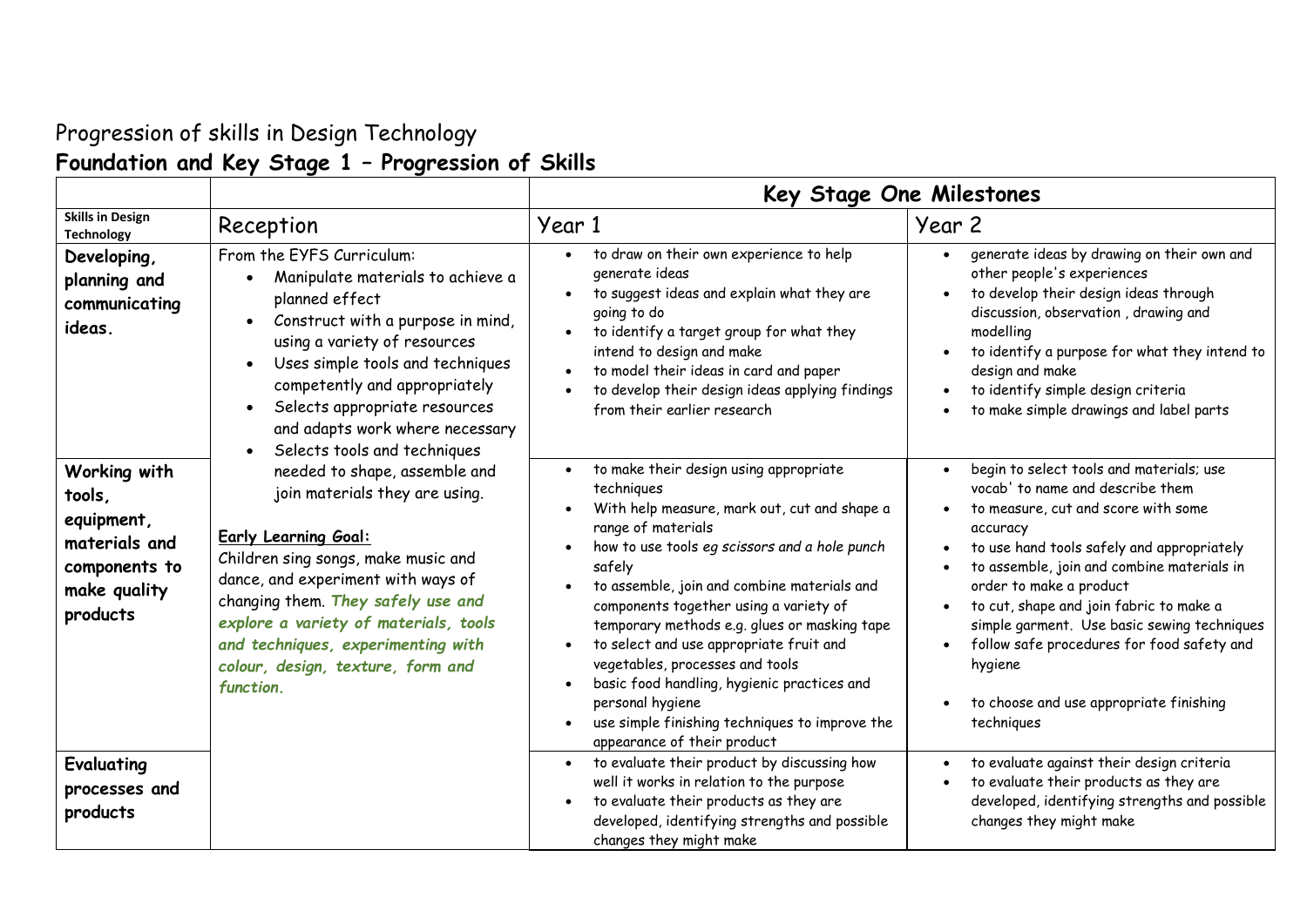|  | to evaluate their product by asking questions<br>about what they have made and how they have<br>gone about it | talk about their ideas, saying what they like<br>and dislike about them |
|--|---------------------------------------------------------------------------------------------------------------|-------------------------------------------------------------------------|
|  |                                                                                                               |                                                                         |

*Design Technology is an integral part of the Foundation Stage learning. It is interwoven into everyday learning. The children have many opportunities throughout each day and week to develop their skills within this subject. An area within the classroom, as well as in the outdoor area, is available for children to access through both teacher lead and self-initiated learning where the children can learn and develop all aspects of the progression skills. The Rolling Programmes is only a general idea and may change regularly to suit the children interest.*

| Foundation | Key skills                        | The Big Question                 | Suggestions                       |
|------------|-----------------------------------|----------------------------------|-----------------------------------|
| Autumn     | Constructing with a purpose       | What tools and ingredients do I  | Baking and icing a Christmas Cake |
|            |                                   | need?                            |                                   |
| Spring     | Explore and use different fabrics | Which fabrics are easy to cut?   | Make a blanket for a teddy, or    |
|            |                                   | Which are waterproof?            | make a parachute for a small toy  |
| Summer     | Collecting, assembling and        | What are the best materials to   | Make a money box/or Jam jar       |
|            | combining materials               | use? What do I need to join them | butterfly/mini-beast scene        |
|            |                                   | together?                        |                                   |

## **YEAR A**

*All 'The Big Question' and 'Suggestions' are changeable, they are only possible suggestions.* 

| Key skills                           | The Big Question                      | Suggestions                      |
|--------------------------------------|---------------------------------------|----------------------------------|
| Textiles - joining                   | Should I use glue to join or is there | Sewing - Christmas decoration    |
|                                      | another way?                          |                                  |
| Structures - stronger, stiffer, more | Why doesn't the play equipment fall   | Playground equipment mini models |
| stable                               | down when we play on it?              |                                  |
| Mechanisms - levers, sliders         | How can I make this story come to     | Moving picture books             |
|                                      | life?                                 |                                  |
|                                      |                                       |                                  |

| .<br>rе<br>. . | <br><br>skills<br>⊶ ∿e | Question<br>Віа<br>I ne | <b>Suggestions</b><br>-- |
|----------------|------------------------|-------------------------|--------------------------|
|                |                        |                         |                          |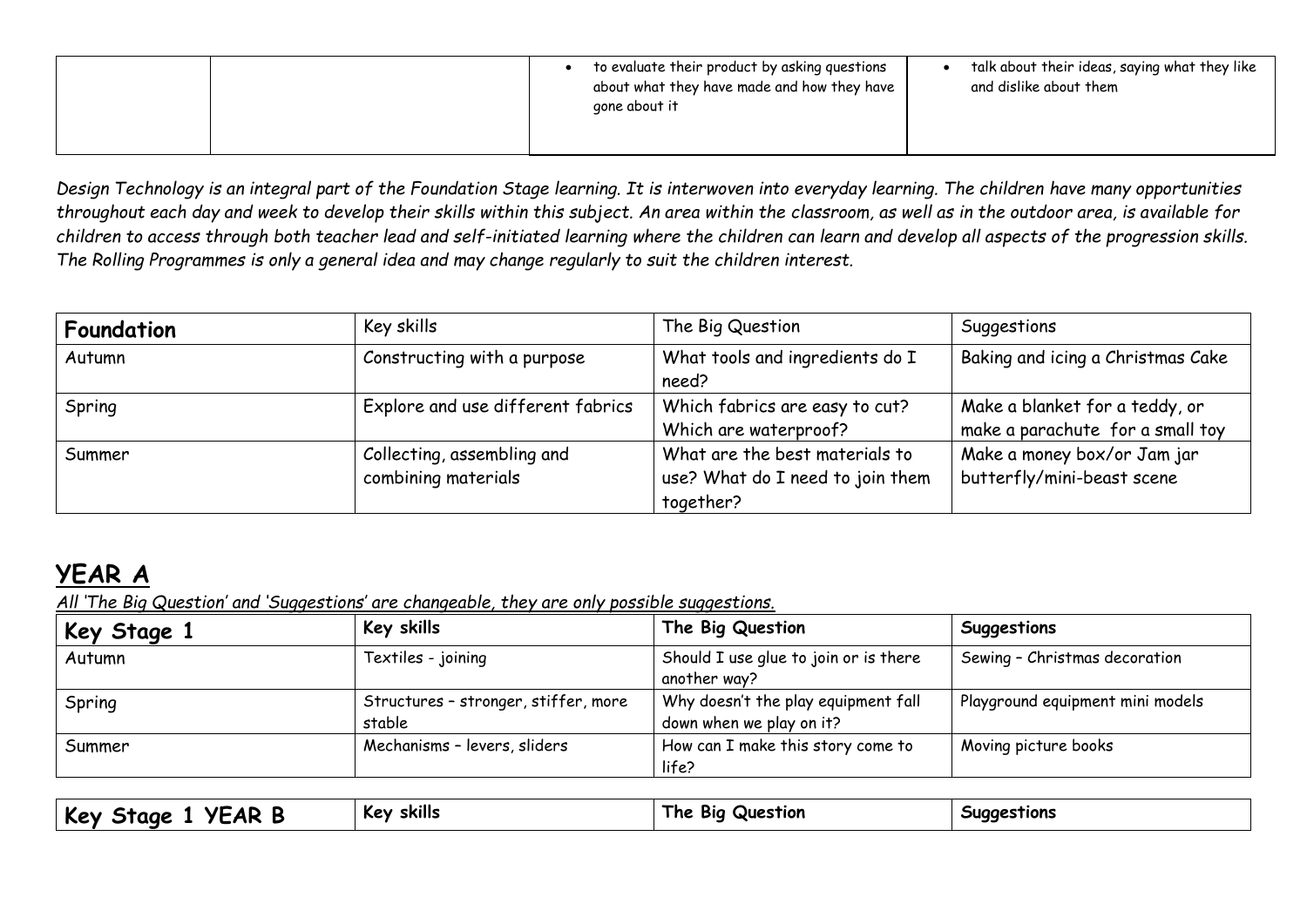| Autumn | Textiles - joining               | My socks have holes in them shall I | Sock puppets                  |
|--------|----------------------------------|-------------------------------------|-------------------------------|
|        |                                  | throw them away?                    |                               |
| Spring | Mechanisms - wheels, axels       | How do the wheels stay on the car?  | Make your own moving vehicles |
| Summer | Garden focus - cutting, shaping, | Where do all the bugs go at night?  | Make your own bug hotel       |
|        | joining, finishing.              |                                     |                               |

| $\frac{1}{2}$<br>THUY COOLUMNATION                     |                                                                                                                                                                                                                                                                                                                                                                   |                                                                                                                                                                                                                                                                                                                                                                                                                                                                                             |                                                                                                                                                                                                                                                                                                                                                                                                                                                                                   |                                                                                                                                                                                                                                                                                                                                                               |
|--------------------------------------------------------|-------------------------------------------------------------------------------------------------------------------------------------------------------------------------------------------------------------------------------------------------------------------------------------------------------------------------------------------------------------------|---------------------------------------------------------------------------------------------------------------------------------------------------------------------------------------------------------------------------------------------------------------------------------------------------------------------------------------------------------------------------------------------------------------------------------------------------------------------------------------------|-----------------------------------------------------------------------------------------------------------------------------------------------------------------------------------------------------------------------------------------------------------------------------------------------------------------------------------------------------------------------------------------------------------------------------------------------------------------------------------|---------------------------------------------------------------------------------------------------------------------------------------------------------------------------------------------------------------------------------------------------------------------------------------------------------------------------------------------------------------|
|                                                        | Lower Key Stage 2 Milestones                                                                                                                                                                                                                                                                                                                                      |                                                                                                                                                                                                                                                                                                                                                                                                                                                                                             |                                                                                                                                                                                                                                                                                                                                                                                                                                                                                   | Upper Key Stage 2 Milestones                                                                                                                                                                                                                                                                                                                                  |
| <b>Skills in Design</b><br><b>Technology</b>           | Year 3                                                                                                                                                                                                                                                                                                                                                            | Year 4                                                                                                                                                                                                                                                                                                                                                                                                                                                                                      | Year 5                                                                                                                                                                                                                                                                                                                                                                                                                                                                            | Year 6                                                                                                                                                                                                                                                                                                                                                        |
| Developing,<br>planning and<br>communicating<br>ideas. | to generate ideas for an<br>$\bullet$<br>item, considering its purpose<br>and the user/s<br>to identify a purpose and<br>establish criteria for a<br>successful product.<br>to plan the order of their<br>work before starting<br>to explore, develop and<br>communicate design<br>proposals by modelling ideas<br>to make drawings with labels<br>when designing | how to generate ideas,<br>$\bullet$<br>considering the purposes<br>for which they are<br>designing<br>to make labelled drawings<br>from different views<br>showing specific features<br>to develop a clear idea of<br>what has to be done.<br>planning how to use<br>materials, equipment and<br>processes, and suggesting<br>alternative methods of<br>making, if the first<br>attempts fail<br>to evaluate products and<br>identify criteria that can<br>be used for their own<br>designs | to generate ideas<br>$\bullet$<br>through brainstorming<br>and identify a purpose<br>for their product<br>to draw up a specification<br>for their design<br>to develop a clear idea of<br>what has to be done,<br>planning how to use<br>materials, equipment and<br>processes, and suggesting<br>alternative methods of<br>making if the first<br>attempts fail<br>to use results of<br>investigations,<br>information sources,<br>including ICT when<br>developing design ideas | to communicate their ideas<br>through detailed labelled<br>drawings<br>to develop a design<br>specification<br>to explore, develop and<br>communicate aspects of<br>their design proposals by<br>modelling their ideas in a<br>variety of ways<br>to plan the order of their<br>$\bullet$<br>work, choosing appropriate<br>materials, tools and<br>techniques |
| Working with<br>tools,<br>equipment,<br>materials and  | to select tools and<br>techniques for making their<br>product<br>measure, mark out, cut,<br>score and assemble                                                                                                                                                                                                                                                    | to select appropriate tools<br>and techniques for making<br>their product<br>to measure, mark out, cut<br>and shape a range of<br>materials, using                                                                                                                                                                                                                                                                                                                                          | to select appropriate<br>materials, tools and<br>techniques<br>to measure and mark out<br>accurately                                                                                                                                                                                                                                                                                                                                                                              | to select appropriate tools,<br>materials, components and<br>techniques<br>to assemble components to<br>make working models                                                                                                                                                                                                                                   |

## **Key Stage 2 – Progression of Skills**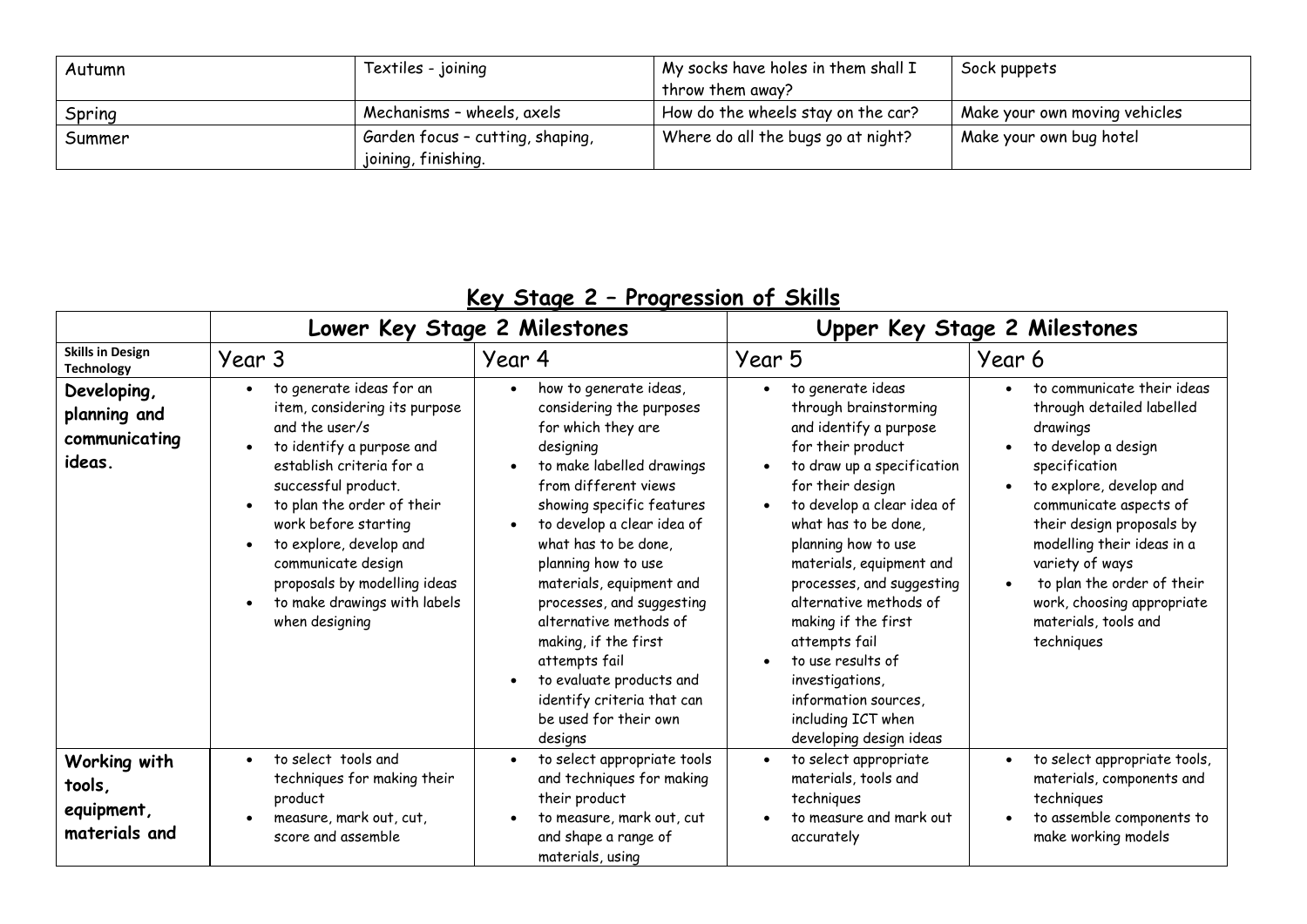| components to<br>make quality<br>products | components with more<br>accuracy<br>to work safely and<br>accurately with a range of<br>simple tools<br>to think about their ideas as<br>they make progress and be<br>willing to change things if<br>this helps them to improve<br>their work<br>to measure, tape or pin, cut<br>and join fabric with some<br>accuracy<br>demonstrate hygienic food<br>preparation and storage<br>to use finishing techniques<br>to strengthen and improve<br>the appearance of their<br>product using a range of<br>equipment including ICT | appropriate tools,<br>equipment and techniques<br>to join and combine<br>materials and components<br>accurately in temporary<br>and permanent ways<br>to sew using a range of<br>different stitches, to<br>weave and knit<br>to measure, tape or pin, cut<br>and join fabric with some<br>accuracy | to use skills in using<br>different tools and<br>equipment safely and<br>accurately<br>to weigh and measure<br>accurately (time, dry<br>ingredients, liquids)<br>to apply the rules for<br>basic food hygiene and<br>other safe practices e.g.<br>hazards relating to the<br>use of ovens<br>to cut and join with<br>accuracy to ensure a<br>good-quality finish to the<br>product | to use tools safely and<br>accurately<br>to construct products using<br>permanent joining<br>techniques<br>to make modifications as<br>they go along<br>to pin, sew and stitch<br>materials together to<br>create a product<br>to achieve a quality product                                                     |
|-------------------------------------------|------------------------------------------------------------------------------------------------------------------------------------------------------------------------------------------------------------------------------------------------------------------------------------------------------------------------------------------------------------------------------------------------------------------------------------------------------------------------------------------------------------------------------|----------------------------------------------------------------------------------------------------------------------------------------------------------------------------------------------------------------------------------------------------------------------------------------------------|------------------------------------------------------------------------------------------------------------------------------------------------------------------------------------------------------------------------------------------------------------------------------------------------------------------------------------------------------------------------------------|-----------------------------------------------------------------------------------------------------------------------------------------------------------------------------------------------------------------------------------------------------------------------------------------------------------------|
| Evaluating<br>processes and<br>products   | to evaluate their product<br>$\bullet$<br>against original design<br>criteria e.g. how well it<br>meets its intended<br>purpose<br>to disassemble and<br>evaluate familiar products                                                                                                                                                                                                                                                                                                                                          | to evaluate their work<br>both during and at the<br>end of the assignment<br>to evaluate their<br>products carrying out<br>appropriate tests                                                                                                                                                       | to evaluate a product<br>against the original<br>design specification<br>to evaluate it<br>personally and seek<br>evaluation from others                                                                                                                                                                                                                                           | to evaluate their<br>products, identifying<br>strengths and areas for<br>development, and<br>carrying out appropriate<br>tests<br>to record their<br>evaluations using<br>drawings with labels<br>to evaluate against their<br>original criteria and<br>suggest ways that their<br>product could be<br>improved |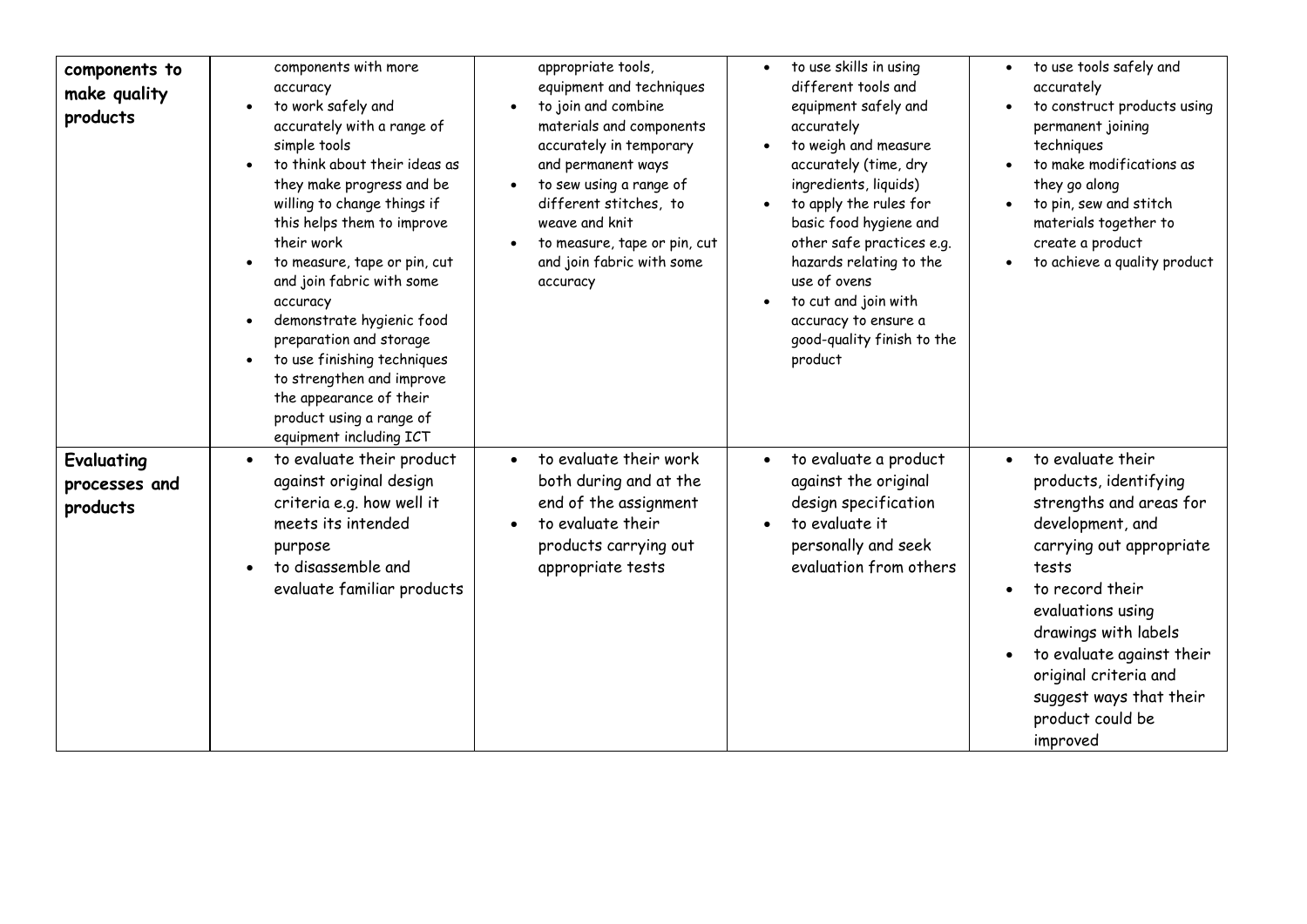# **Rolling Programme of Coverage**

*All 'The Big Question' and 'Suggestions' are changeable, they are only possible suggestions.* 

#### **Year A**

| Lower Key Stage 2 | Key skills                                                | The Big Question                                | Suggestions     |
|-------------------|-----------------------------------------------------------|-------------------------------------------------|-----------------|
| Autumn            | Structures, packaging - strengthen,<br>stiffen, reinforce | Where does Santa keep his lunch?                | Lunch boxes.    |
| Spring            | Mechanisms - levers, pulleys                              | What would make my monsters even<br>more scary? | Moving Monsters |
| Summer            | Textiles - cutting, shaping, joining,<br>finishing        | How do I keep my money safe?                    | Purses, Wallets |

#### **Year B**

| Lower Key Stage 2 | Key skills                            | The Big Question                  | Suggestions                           |
|-------------------|---------------------------------------|-----------------------------------|---------------------------------------|
| Autumn            | Structures - strengthening,           | How can I secure all my important | Treasure Box                          |
|                   | stiffening, reinforcing.              | things?                           |                                       |
| Spring            | Textiles - cutting, shaping, joining, | How can I recycle old clothes?    | Design a T-shirt / Pieces of clothing |
|                   | finishing                             |                                   |                                       |
| Summer            | Mechanisms - levers, pulleys          | How do I make this come to life?  | Moving books                          |

## **YEAR A**

| Upper Key Stage 2 | Key skills                                             | The Big Question                    | Suggestions                 |
|-------------------|--------------------------------------------------------|-------------------------------------|-----------------------------|
| Autumn            | Structures - strengthening,<br>stiffening, reinforcing | How do I make music with cardboard? | Musical instruments         |
| Spring            | Mechanisms - Cams, linkages, gears                     | How can I make my toy move?         | Moving toys                 |
| Summer            | Textile - cutting, shaping, joining and<br>finishing   | What shall I wear to the festival?  | Make your own festival hat? |

### **YEAR B**

| $J$ br<br>ane:<br>--<br>.ev<br>ner | $\cdot$ .<br>skills<br>Kev | -<br>Question<br><b>BIQ</b><br>ne | tions<br>aaes: |
|------------------------------------|----------------------------|-----------------------------------|----------------|